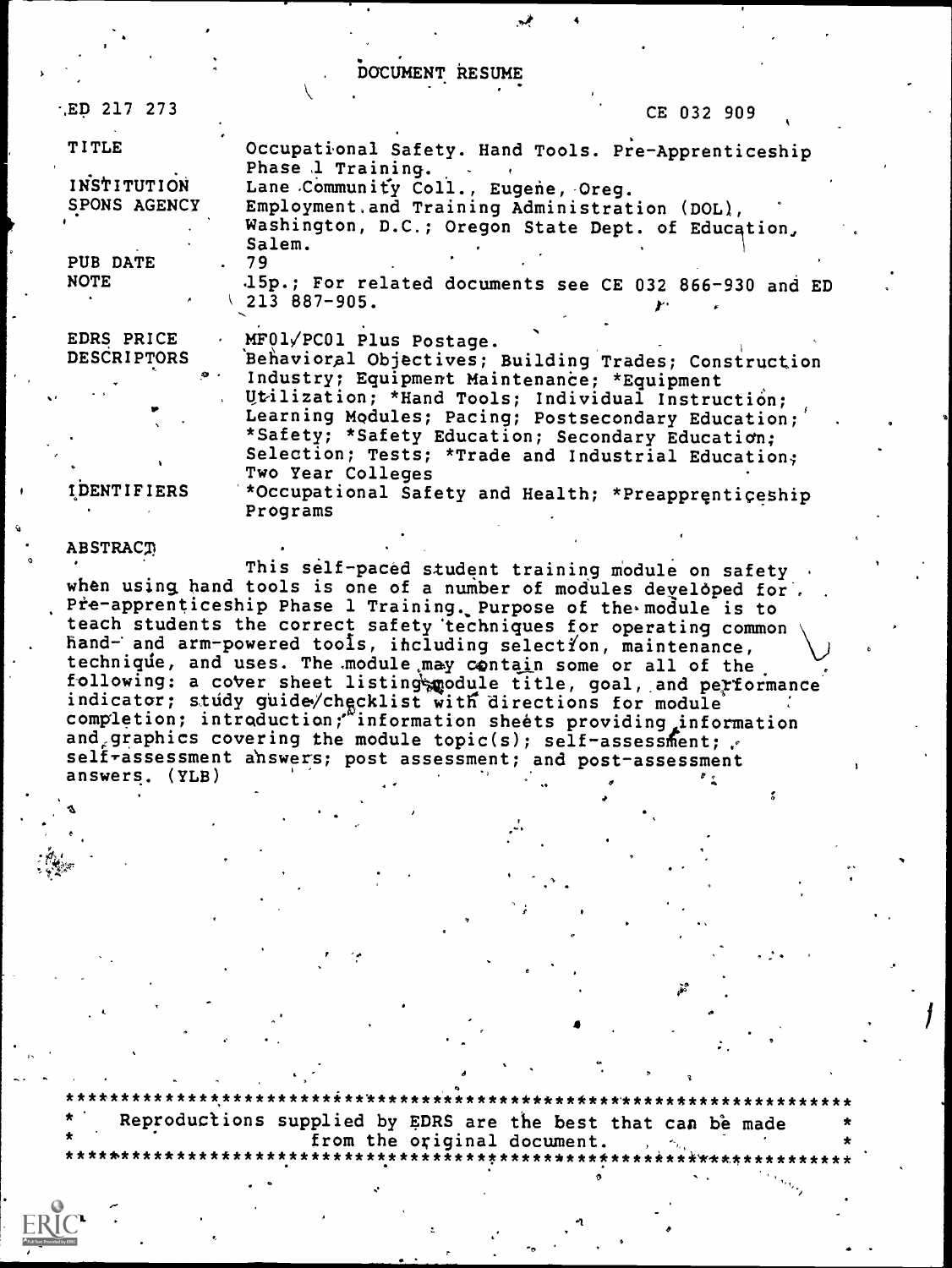

PRE-APPRENTICE SHIP<br>PLASE 1 TRAINING

OCCUPATIONAL SAFETY HAND TOOLS

### Goal:

ED21727

 $\overline{\mathcal{R}}$  $\omega$  The student will know the correct safety techniques for operating common handand arm-powered tools,'including selection, maintenance, technique and uses.

### Performance Indicators:

The student's performance in mastering the information in this module will. be measured by assessment exams or by successful completion of two required assignments.

U.S DEPARTMENT OF EDUCATION NATIONAL INSTITUTE OF EDUCATION EDUCATIONAL RESOURCES INFORMATION CENTER (ERIC)

This document has been reproduced, as received from the person or organization originating it. Minor changes have been made to improve

reproduction quality Points of view or opirhons stated in this document do not necessarily represent official NIE position or policy

 $\overline{2}$ 

"PERMISSION TO REPRODUCE THIS MATERIAL HAS BEEN GRANTED BY

<u>Horstru</u>

TO THE EDUCATIONAL RESOURCES **INFORMATION CENTER (ERIC)."** 

C Copyright 1979, Oregon Department of Education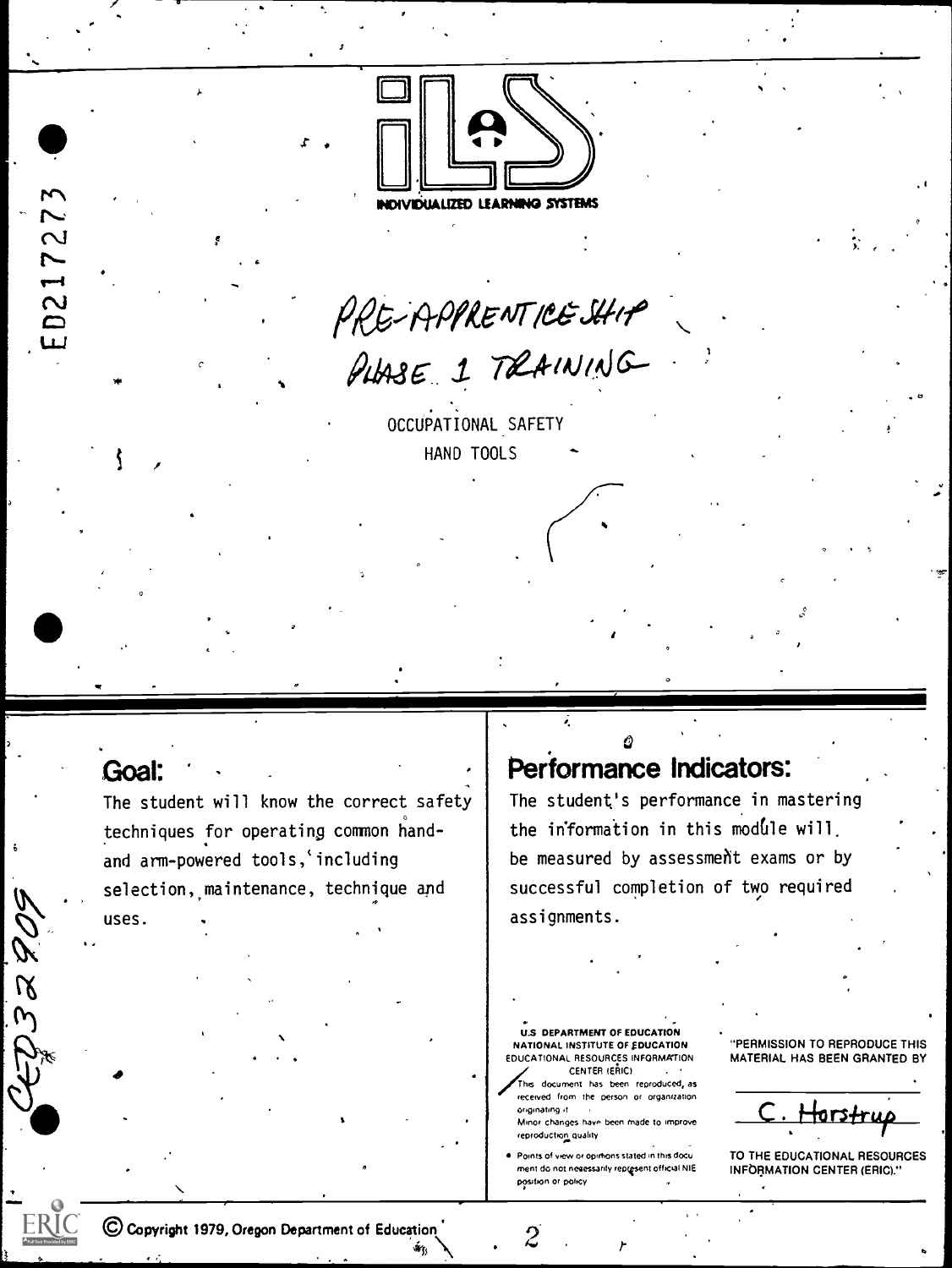o a contra de la contra de la contra de la contra de la contra de la contra de la contra de la contra de la co

Study GUide

 $\mathbf{r} \leftarrow \mathbf{r} \left( \mathbf{r} \right)$ 

" U



This study guide is to be used by the student as a "blueprint" to sucessfully complete this module. Please complete all of the following steps, and check them off as,you complete them.

1. \_\_\_\_ Familiarize yourself with the Goal and Performance Indicators of this module. This will give you an overall view of what the module contains and what you'll have to do to complete it.

 $\delta$  . The contract of the contract of the contract of the contract of the contract of the contract of the contract of the contract of the contract of the contract of the contract of the contract of the contract of the co

- Study the Information section thoroughly. This will provide you with the. knowlege necessary to pass the exam.
- .. 3. As stated in the,Performance Indicators on the cover sheet of this module, you may be examined in one of two ways: 1) by taking the Self Assessment  $\lambda$  and Post Assessment exams or 2) by completing the Assignment as explained on the Assignment sheet.
	- a. \_\_\_\_ Complete the Assignment; your instructor will evaluate your performance.

or

Take the Self Assessment exam which follows the Assignment page. The exam is designed to determine whether you have learned enough from the Information section to successfully complete the Post Assessment exam. You may refer to the Information section for assistance, but if you have too much trouble with the Self Assessment, you should re-study.the Information section before going on to the next step. Compare your Self Assessment answers with those on the Self Assessment answer sheet-which follows the exam.

Complete the Post Assessment exam and turn it in to your instructor for grading. It is recommended that you score 90% or better on the Post Assessment exam before going to the next module.

 $3 \times \frac{1}{2}$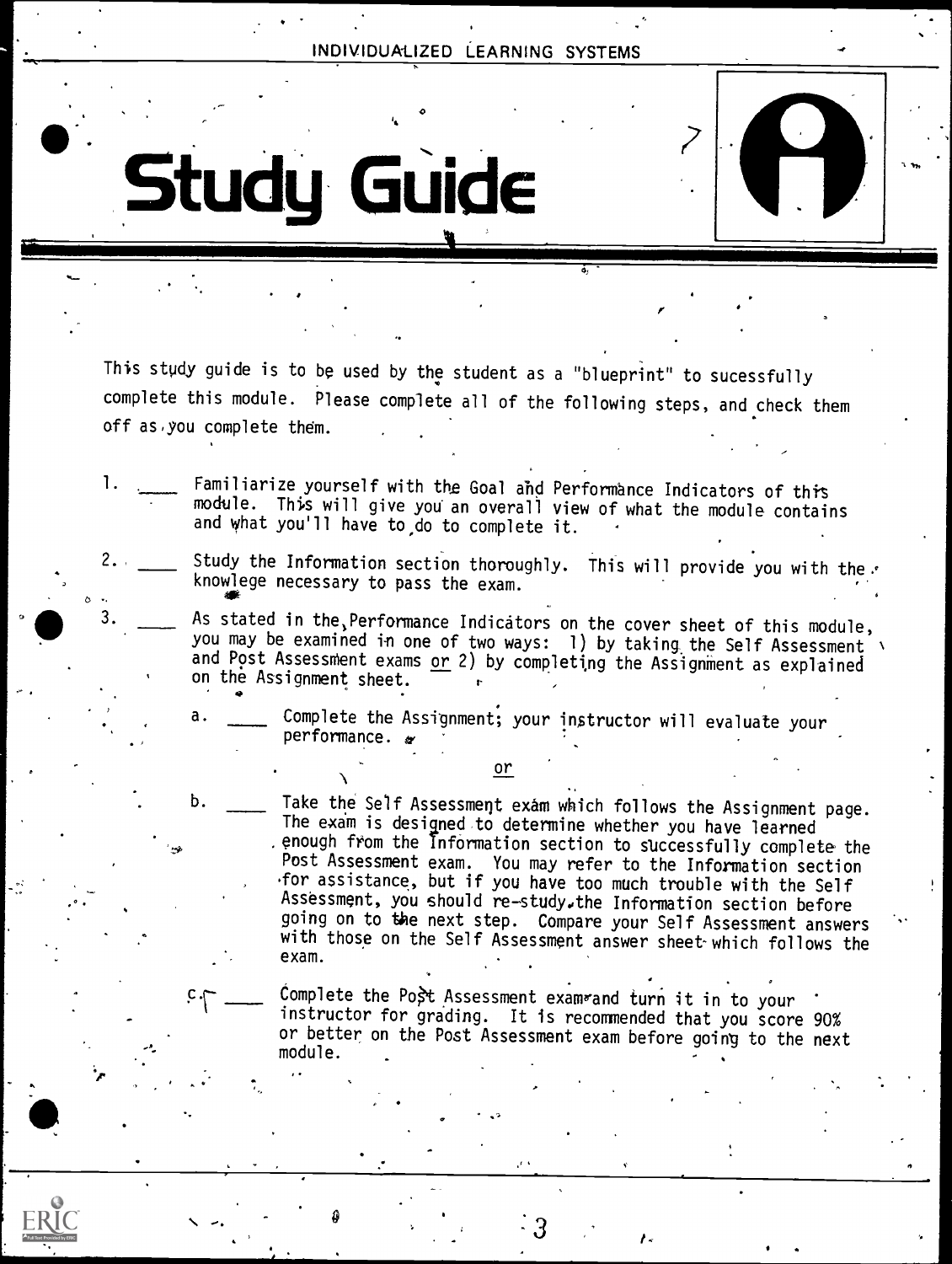## Information

K

This module, "Occupational Safety - Hand Tool Safety," covers the safety procedures for properly handling and maintaining the most common hand-powered tools formed in the most common work sites. Since the use of tools enables workers to carry out the most important functions of their jobs, each worker must know how to use his or her, tools as safely and as efficiently as possible. Obviously, all tools should be kept clean and free of grease-or other substances which might affect the grip of the worker or might impair the tools' efficiency. Likewise, tools should not be thrown. In addition to possible worker injury, the tool might be damaged, as  $\sim$ \_ Well.

**40** tools have been grouped into categories for easy reference. This and the following pages contain specific rules for good safety practice. The

- A. HAMMER SAFETY: claw, ball peen, blacksmith's, bricklayer's, setting; riveting, engineer's, stone sledge, mash, and upholsterer's.
	- 1. Choose the correct type and size hammer for the  $job.$
	- 2. The hammer face should be about  $3/8$ " larger in diameter than the object being struck.
	- 3. Never strike two hammer faces together; the faces may chip off.
	- 4. Strike the object squarely and flatly to prevent slipping or denting.
	- 5. If the tool's handle is damaged replace the handle.
	- 6. If the hammer face is damaged or worn .out replace the entire hammer.
	- 7. Use a sledge to drive hardened cut and masonry nails, not a claw or bricklayer's hammer. This can damage the faces of the latter two and may cause dangerous flying pieces.
	- 8. Do not use hammers on wooden or plastic handled chisels. Hammers will ruin these handles and may injure hands. "
	- Do not pound with the cheek (side) of the hammer. It, can too easily slip off and also will damage the handle.

4

,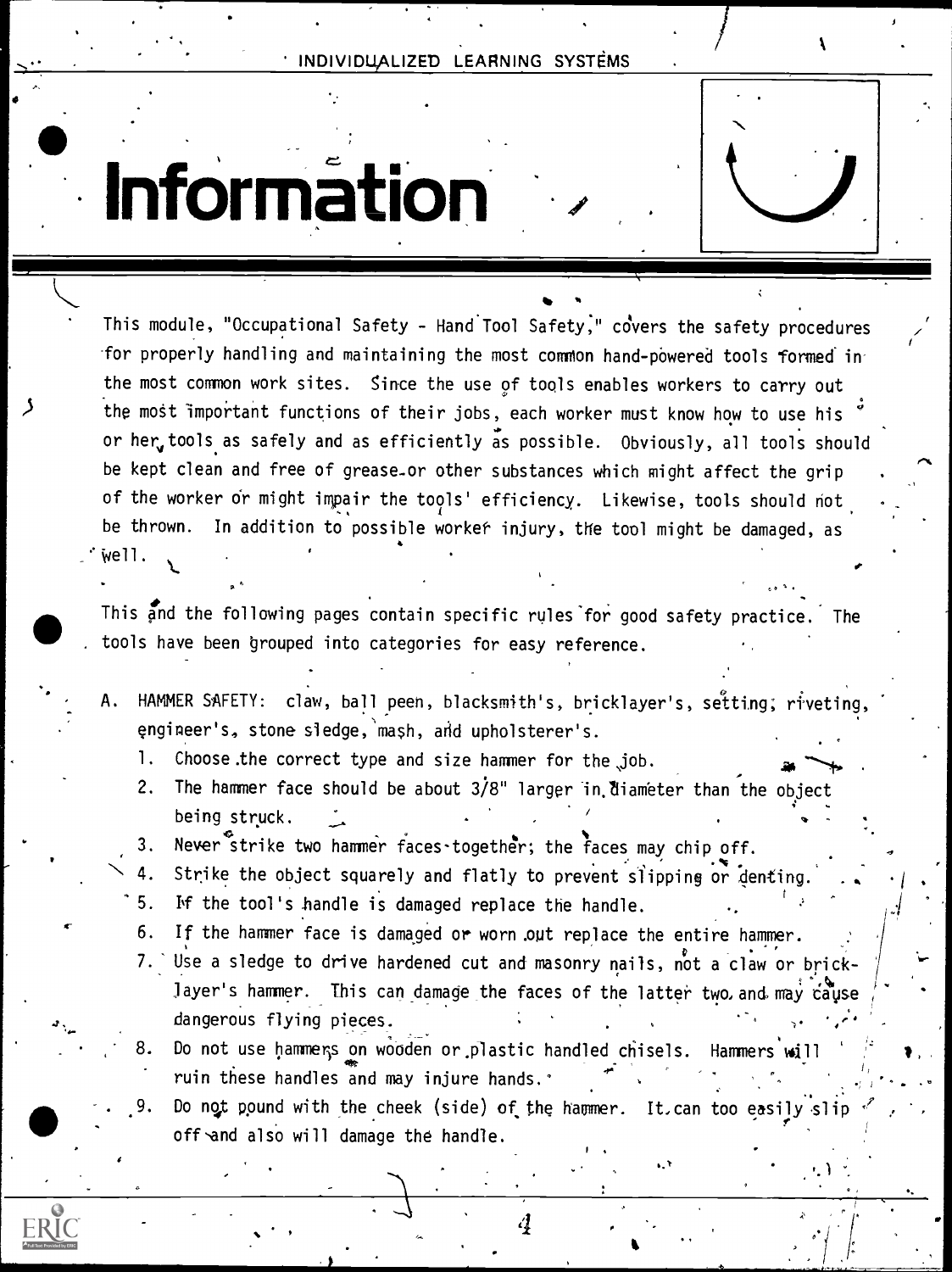- B. MALLET SAFETY: wood, plastic, rubber, rawhide, and nonferrous hammers such as lead, copper, aluminum, and brass.
	- 1. Never use mallets for pounding on sharp objects or for driving nails.. This will damage the soft heads.
	- 2. Use mallets to pound on wood or plastic handled chisels to prevent damaging the chisels.
	- 3. Do not use a mallet if the handle is loose, the head may fly off.
- C. STRUCK TOOL SAFETY: cold chisels, all-steel wood chisels, drift punches'and `pins, star drills, blacksmith's punches\ nail sets, wedges, brick sets and nail pullers.
	- 1. Be sure struck tools are ground at the proper angles, are sharp and have no burns.
	- 2. Remove mushroomed heads and properly dress the struck face to prevent flying pieces.
	- 3. Replace worn out, cracked, or bent struck tools to prevent injuries...
	- 4. Choose the correct struck tool for'the job.

,

- 5. Hold the struck tools steady, but with a relaxed grip, so fingers or hands will not be hit. Use pliers or another tool if there is a hand injury hazard.
- 6. Tools being struck by other workers should be held with tongs.
- 7. Protect sharp edges when, tools are stored, to prevent damaging them or cutting your hands or fingers.
- '8. Use a sledge, not a bricklayer's hammer, when hitting a brick set to prevent chipping the bricklayer's hammer face.
- D. SCREWDRIVER SAFETY: regular, Phillips, Reed and Prince, and electrician's or cabinet in all their shapes and sizes.<br>1. Select the correct screwdriver for
	- Select the correct screwdriver for the job with the correct tip style and size, the correct length and shank, the correct handle size, smaller diameter , for more speed, larger for more torque.
	- 2. Never pound on a screwdriver. This will ruin the handle, damage the tip,  $\sim$ and bend or break the shank.
	- 3.  $6$  not hold the screw with your-hand while driving it, drill or punch a pilot hole'to\_prevent hand or finger injuries.
	- Keep hands and fingers out from under the screwdriver to prevent gashes if it slips.

5

5. Screwdrivers should not be used as pry bars; this will bend or break the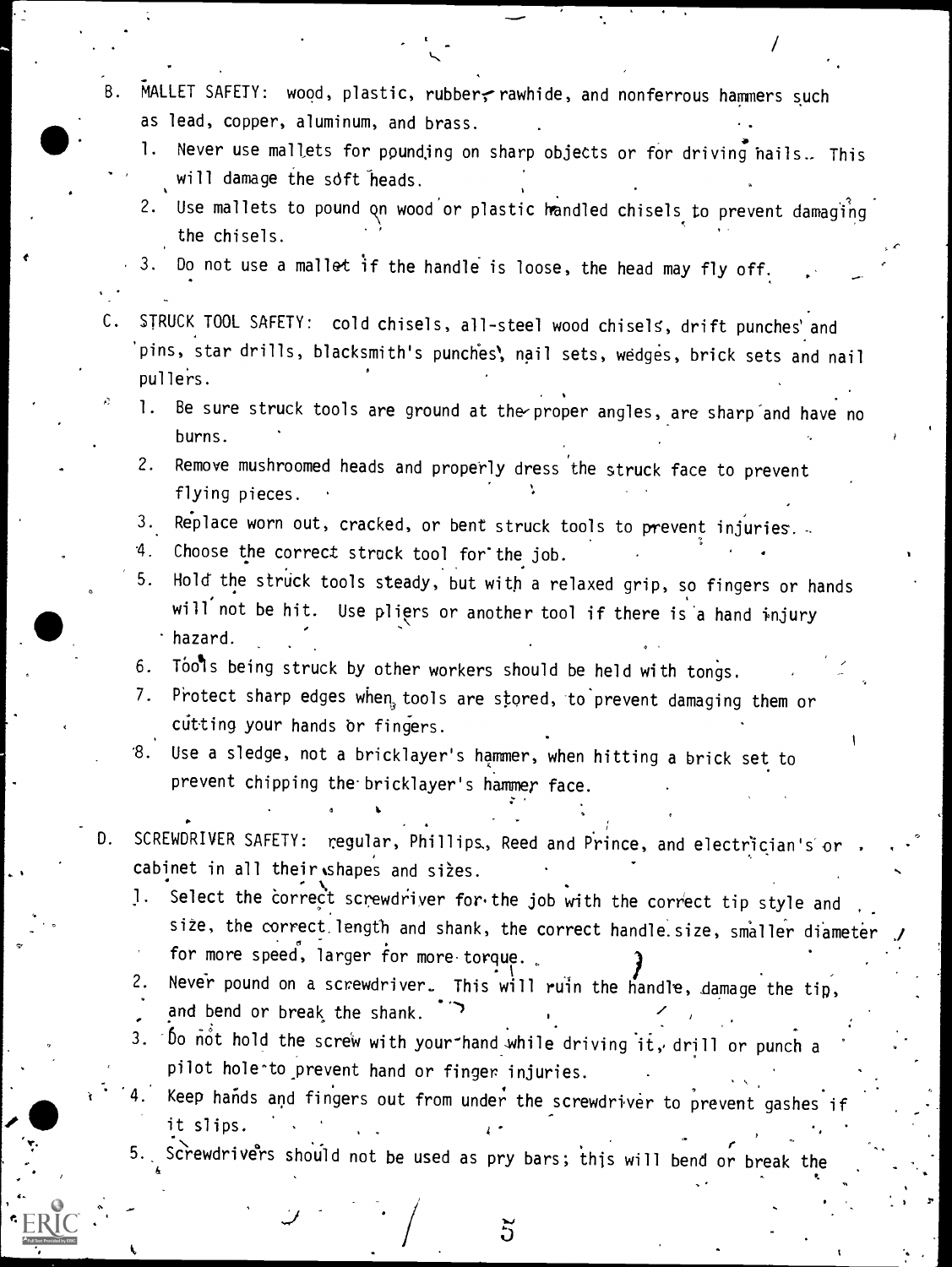shank and damage the tip.

- 6. Never use pliers to help turn a screwdriver, the job teeth will ruin the shank or handle.
- 
- 7. Use an appropriate wrench only on heavy-duty, square-shanked screwdrivers.<br>8. Use a screw-holding clip or magnetized screwdriver to start screws in<br>awkward places and to avoid hand or finger injury.
- 9. Use non-sparking screwdrivers, usually made of beryllium copper, when working near explosive vapors.<br>Use only properly insulated screwdrivers when working on electrical devices.
- 
- 10. Use only properly insulated screwdrivers when working on electrical devic<br>11. Do not use-a screwdriver for electrical testing, this will burn or blast. a piece out of it.
- Do not use a screwdriver for stirring paint, varnish, or other materials that will leave a coating on it.

E. "WRENCH SAFETY: open-end, box, socket, adjustable, pipe, monkey, chain, spanner;

- 1. Select the right type of wrench for the job. Box and socket are usually the safest.
- 2. Select the correct size wrench for the job, considering fit and leverage<br>needed. A snug fit is necessary.1 Don't use cheater bars as the force of the additionallleverage will exceed what the wrench handle was designed to withstand.
- 
- 3. Pull on adjustable wrenches, putting the force on the fixed jaw.<br>4. Be sure the wrench fits squarely on the object and is not tilted. This will help prevent slipping off or damage to the wrench and object.<br>5. Be sure your footing and we use the wrench and object.
- Be sure your footing and your stance is adequate to prevent. Falling if<br>something should let loose unexpectedly. Brace yourself if necessary.
- b. Use a straight handle rather than an offset if possible, as there is less , chance of slipping.

7. Never pound with a wrench.

 $f \left( \begin{array}{ccc} a & b & c \end{array} \right)$ 

 $\cdots$ 

- , 8., Use penetrating oil on a frozen object first. If this does not loosen it,
	- has a striking face (made to hit with a hammer).

P. PLIERS SAFETY: regular, slip-joint, pump, long nose, needle nose, side cutters,<br>lineman's, crimpers, hose clamp, wire stripper and glass cutters.

6.

tr.

- Select the correct size and type for the job.<br>Never use a cheater on pliers as it can bend, break, and ruin them.
- 3. Do not expose pliers to excessive heat as it will draw the temper out.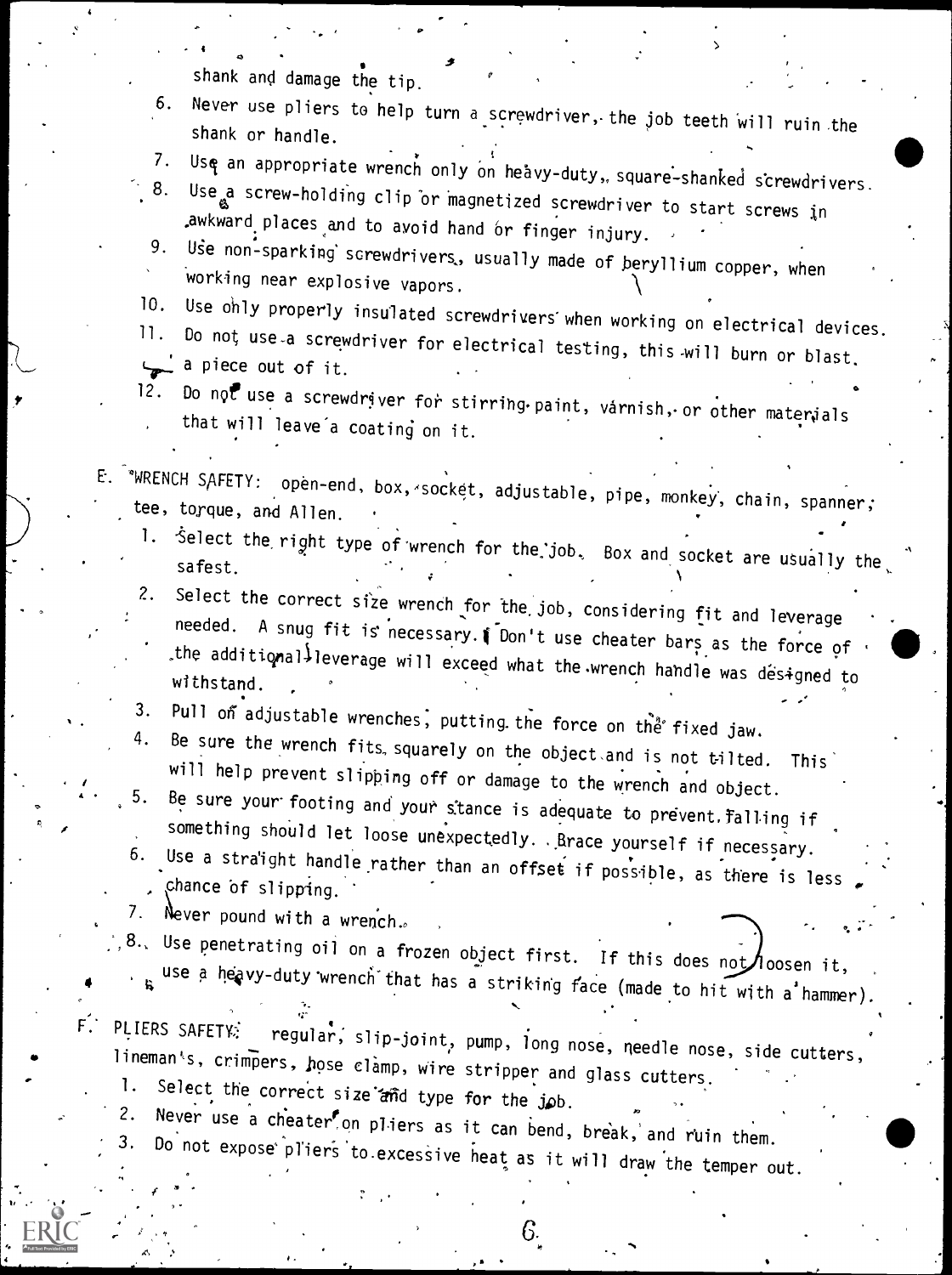|                            | When cutting, cut at right angles to the wire. This puts the least strain<br>on the pliers.                                                                                                             |
|----------------------------|---------------------------------------------------------------------------------------------------------------------------------------------------------------------------------------------------------|
| 5.                         | Do not bend the wire back and forth against the cutting edges as it may<br>damage the edges or spring the pliers                                                                                        |
| 6.                         | When cutting, point the open side down so the cut end will not fly out at<br>someone                                                                                                                    |
| 17.                        | Put a drop of oil on the pliers joint to lengthen its life and allow for<br>easier operation.                                                                                                           |
| 8.                         | Use only pliers with high dielectric insulation (not just plastic-dipped                                                                                                                                |
|                            | ones) when working on electrical devices to prevent shocks or electrocution.<br>9. . Keep $j$ aw teeth or knurls clean to avoid slips and damage to material<br>surface.                                |
| 10.                        | Never use pliers as a hammer.                                                                                                                                                                           |
| ۰G.<br>1.                  | VISE SAFETY: utility, machinist's, woodworker's, pipe and drill press.                                                                                                                                  |
| $2_{\odot}$                | When working on an object held in a vise, work as close to the vise ast<br>possible. This will help eliminate vibrations and chances for slipping.                                                      |
|                            | Clamp objects in the middle of the jaw to prevent uneven strains on the<br>vise.                                                                                                                        |
|                            | 3. Never use a cheater on a vise handle. This will bend the handle or ruin<br>the screw.                                                                                                                |
|                            | 4. Use a vise of adequate size. It is easy to ruin a vise by overloading it.<br>.5. Be sure the vise is securely fastened to prevent it from falling off. Use<br>all bolt holes and proper sized bolts. |
| 6.<br>7.                   | Do not pound on vise jaws. They are hardened and may chip or crack.<br>Support the far end of long work to avoid putting excessive strain on<br>the vise.                                               |
| 8.<br>$\ddot{\phantom{1}}$ | Repair or replace a damaged vise before using it. .                                                                                                                                                     |
| Η.                         | CLAMPING TOOL SAFETY: bar, pipe, miter, spring, hand screw, "C", welder's, bank,<br>and vise grips.                                                                                                     |
| -l.<br>2.                  | Select the correct size and type of clamp.<br>Keep all moving parts clean and lightly oiled to provide easy operation.                                                                                  |
|                            | 3. Do not over-tighten clamps and never use a cheater. This will bend, break,<br>or ruin the threads.                                                                                                   |
| 4.                         | Do not use clamps to secure scaffolding. If they are bumped they could<br>let loose.                                                                                                                    |
|                            | 5. Never use clamps for hoisting materials. Use only approved devices.                                                                                                                                  |
|                            |                                                                                                                                                                                                         |

ER

 $\sum_{\alpha}$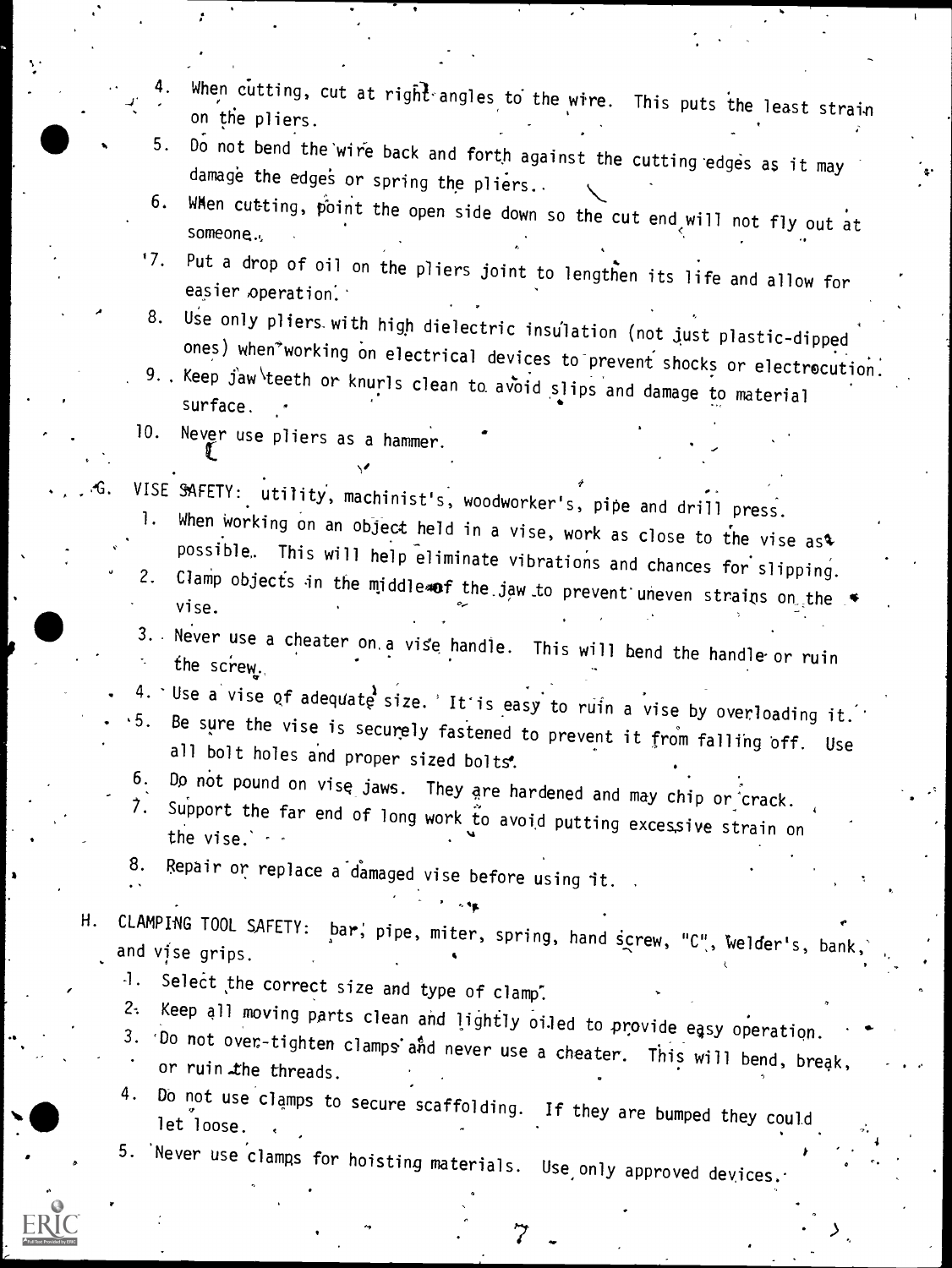I. SNIPS SAFETY: tin, aviation, combination, compound, lever, and shears.  $\blacksquare$  Select the correct size and type snips for the job. . 2. Keep snips sharp.  $.$  3.  $\overline{}$  Do not cut wire with snips, it will damage the cutting edges. Use only on non-hardened sheet metal. Use only hand pressure on the handles, never a hammer or your foot. This could spring the hinge. 5. Protect the edges and points of snips when stored to prevent injury and damage. 6. Wear gloves when cutting with snips. J. SAW SAFETY: hand saws, miter box, keyhole, compass, hack, back, dovetail, and coping. 1. Select the correct type and size saw for the job.<br>2. Keep saws sharp and fot to income 2. Keep saws sharp, and set to insure good cutting.<br>3. Protect the points from being day and the same Protect the points from being damaged by checking for nails, bolts or grit before sawing. 4. Use a saw-horse or bench, not your knee or leg to hold material when sawing. Be aware of hand, finger, and leg position when sawing to prevent personal injury. 7. Wear gloves when sawing metal to prevent being cut by sharp cuttings. ,<br>8. Hacksaw teeth should point away from the handle and saw strokes directed .away from yourself. K. FILE AND RASP SAFETY: rough, coarse, bastard, second-cut, smooth and dead smooth metal files, cabinet files, wood rasps, other surform tools. 1. Select the proper type and size file for the job.<br>2. Do not confuse wood and mater size  $A^{\prime}$ . Do not confuse wood and metal files and rasps. Filing metal with a wood file or' rasp will ruin it. ,3. Cut on the forward stroke. 4. Clean files often while using to prevent slipping and to insure good cutting. 5. All files must have handles of proper size to prevent hand wounds...<br>6. Clamp objects to be filed securely to prevent filing your hand or fingers. 7. Never use files or rasps as pry bars, they are very hard and brittle and  $\frac{W111}{16}$  snap, besides damaging the teeth,  $\frac{1}{16}$  $\ddot{\mathbf{r}}$ 

 $\mathcal{L} = \begin{bmatrix} 1 & 0 & 0 \ 0 & 0 & 0 \end{bmatrix}$ 

t

b.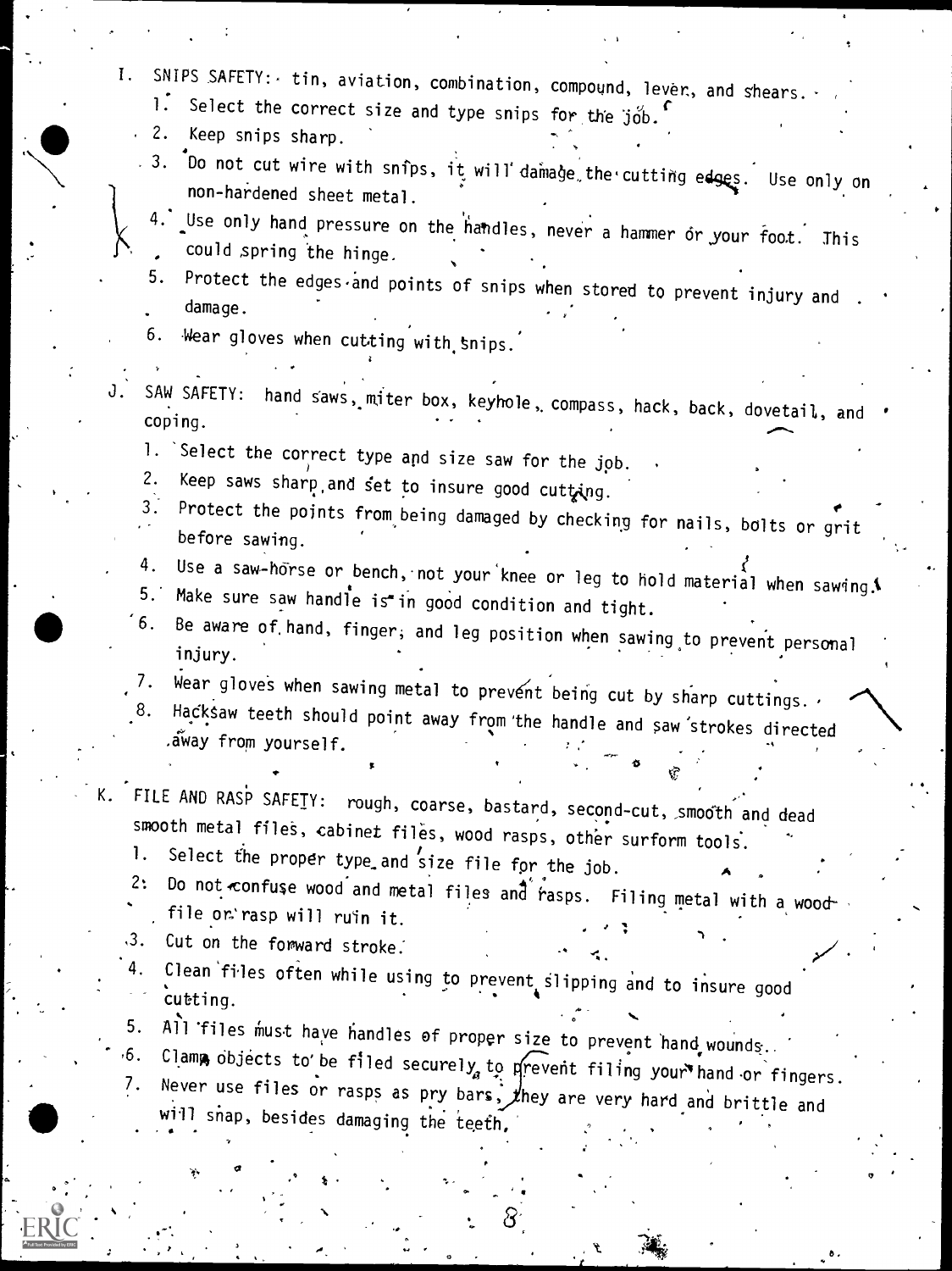$\overline{\mathcal{L}}$ 

# Assignment

 $\bullet$   $\bullet$   $\bullet$ 

Select any two of the following three assignments to complete instead of taking the

- Carry your tool box, kit or pouch to your instructor and demonstrate and tell<br>thim or her the proper use, the proper maintenance and the proper selection<br>(what the tool is used for, as well as what it is not used for) for you have.  $[Exp]$ ain the characteristics of each and point out any potential
- 2. Have your instructor improperly select and/or demonstrate the use of at least<br>one tool from at least seven of the tool categories described in the Information section, while you point out what's wrong with the selection and/or use of each.
- 3. In your instructor's presence, compare your tools (or your employer's tools if. you have access to them) with new tools of similar make, and describe any flaws, damage or improper maintenance which might make your tools unsafe.

es.

.

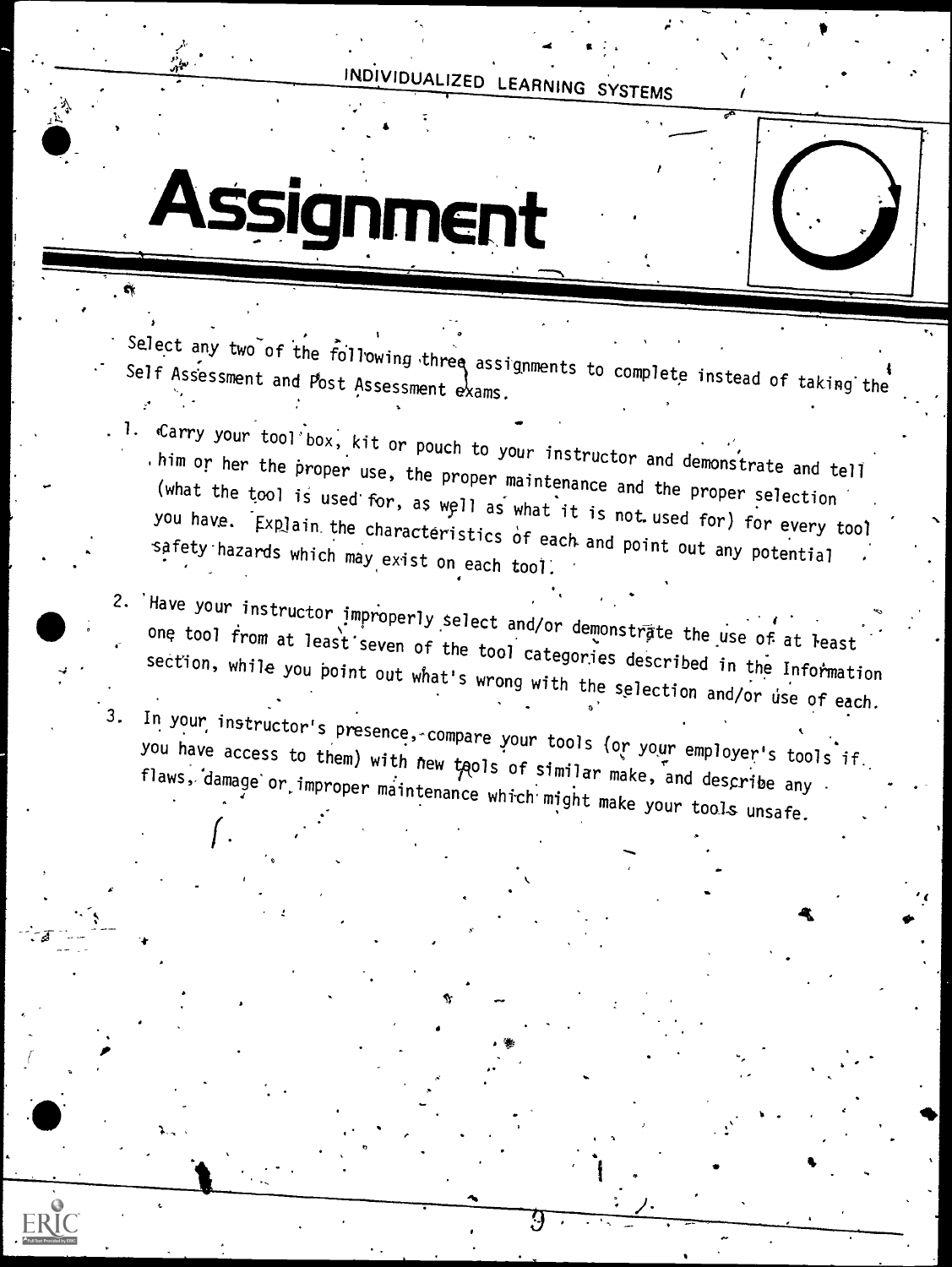## Self Assessment

,

.41

Select the answer which best completes the statement. .Write the answer in the blank to the left of each statement.

- $\bullet$   $\bullet$   $\bullet$ Hand tools should always:
	- a. .have a layer of grease to prevent rust during winter work
	- b. have a layer of oil to prevent rust during winter work
	- $c.$  . be kept clean of grease or oil at all times.

d. be covered with graphite during the winter

The hammer face should be how much larger in diameter than the object being struck?

10

a. 3/8"

b.  $5/8$ ".

c. '1" or more

d.  $1/16"$  only

If a mallet handle is broken, you should always:

tape the handle with non-ferrous tape

b. glue and splice the handle

c. heat the handle

'd. replace the handle

. .

The following is an example of a struck tool:

a. star drill

 $\bullet$  and a set  $\bullet$ 

- b. cresent wrench
- c. screwdriver

 $T$  exicute the contract of  $\overline{C}$ 

needle nose pliers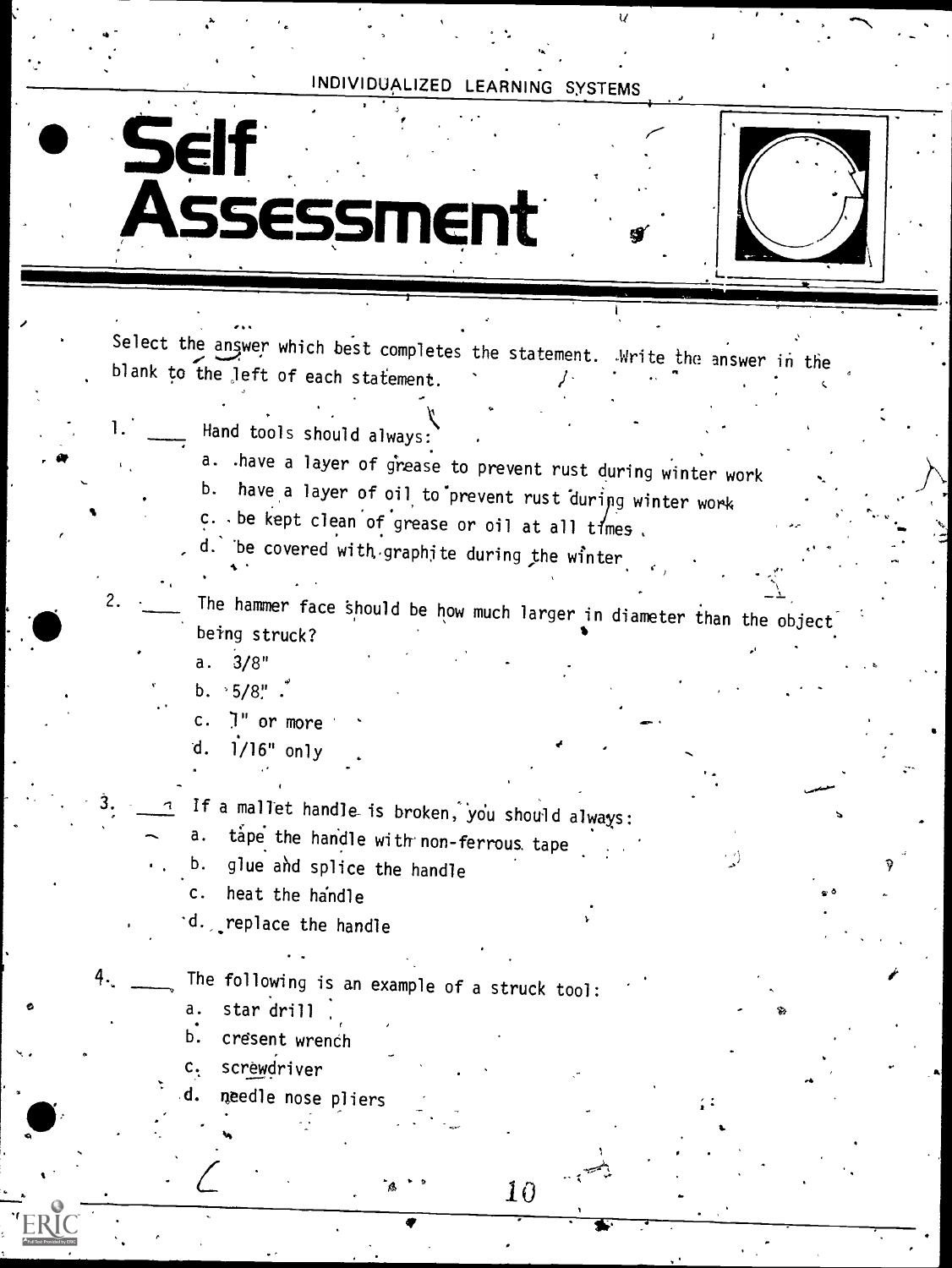... Tools being struck by others should be held with:

\*1-(

- a. gloves
- b. tongs

5:

- c. cheater bars
- d. hoists

6.  $\frac{1}{\sqrt{1-\frac{1}{\sqrt{1-\frac{1}{\sqrt{1-\frac{1}{\sqrt{1-\frac{1}{\sqrt{1-\frac{1}{\sqrt{1-\frac{1}{\sqrt{1-\frac{1}{\sqrt{1-\frac{1}{\sqrt{1-\frac{1}{\sqrt{1-\frac{1}{\sqrt{1-\frac{1}{\sqrt{1-\frac{1}{\sqrt{1-\frac{1}{\sqrt{1-\frac{1}{\sqrt{1-\frac{1}{\sqrt{1-\frac{1}{\sqrt{1-\frac{1}{\sqrt{1-\frac{1}{\sqrt{1-\frac{1}{\sqrt{1-\frac{1}{\sqrt{1-\frac{1}{\sqrt{1-\frac{1}{\sqrt{1-\frac{1}{\sqrt{1-\$ 

 $\mathbf{u} \in \mathbb{R}$  is a set of  $\mathbb{R}$ 

 $\bullet$  .

Ls- 0

#

- a. heavy-duty, square-shank
- b. star shanked titanium
- c. Phillips light weight.
- none of the above-
- 7. <u>Jeeper</u> wrench safety always includes:
	- a. 'oiling the handle'
	- b.' tilting the wrench at an angle.
	- c. using an offset handle whenever possible
	- d. using penetrating oil on frozen objects

What type of cheater should be used with pliers? a. non-ferrous metal

- b. wood
- 
- c. none\_
- d. spring steel
- 9. When using a vise, objects should be clamped:
	- a. at the near end of the jaw
	- h. at the middle of the jaw,
	- c. wherever you want
	- d. at the far end of the jaw

10. Clamps should be:

 $\mathcal{L}$ 

a. stored in<sup>'</sup>a pile

<sup>1</sup> I\*

- b.' used for hoisting
- c. used for securing scaffolding
- d. tightened without the use of a cheater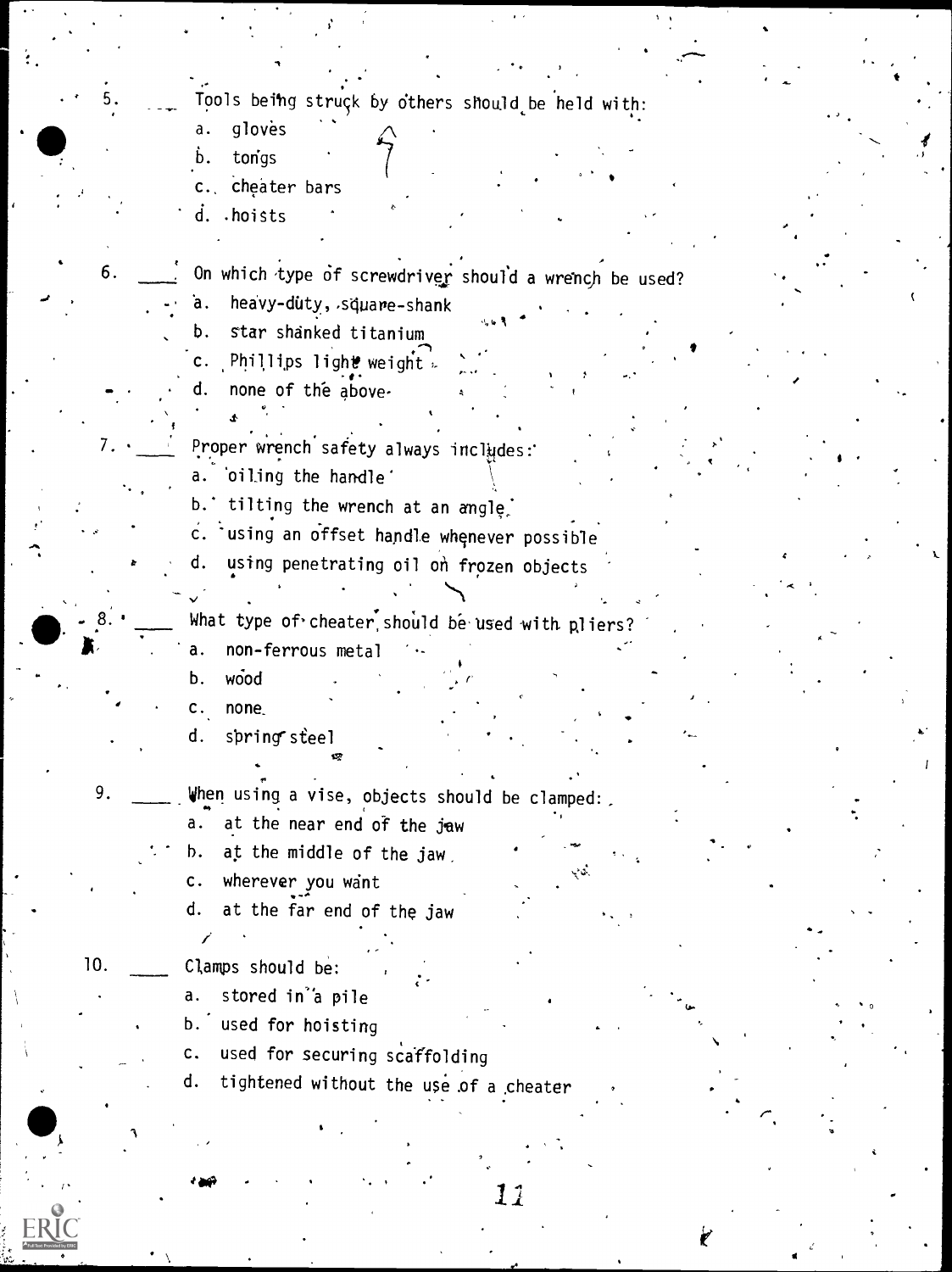## Self Assessment Answers





٠ċ

 $a^*$ 

 $2.$ 







ERIC







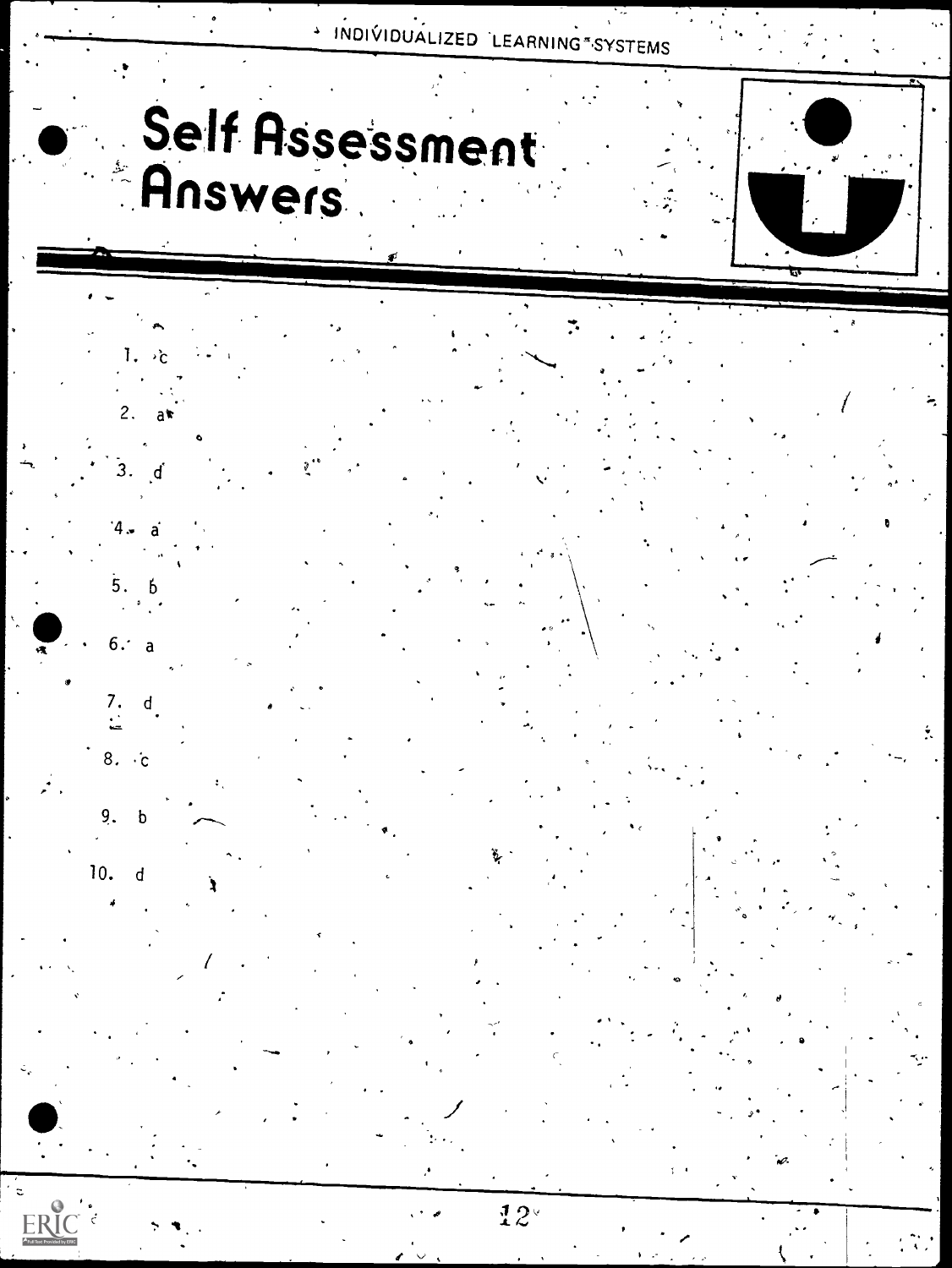## Post Assessment



D'

a

Select the answer<sup>\*</sup>which best completes the statement. Write your answer in the blank at the left of the statement.

Snips may be used'to cut: 1.

a. wire

b. non-hardened sheet metal

c. all.lead alloys.

hardened sheet. metal<sup>®</sup>

2. Hacksaw teeth should be:

a. pointed toward your body

b. pointed away from your body

c. bent at both ends.

d\_ heated before cutting

3. Ope characteristic of a file or rasp is it's:

a. brittle

b. soft

c. springy

d. silver coated

4.  $\cdot$   $\cdot$  When working on or near electrical devices, use only pliers with:

a: high dielectric insulation,

b. low dielectric insulation

c. circuit-breakers

plastic handles, shanks, tips and barrels

13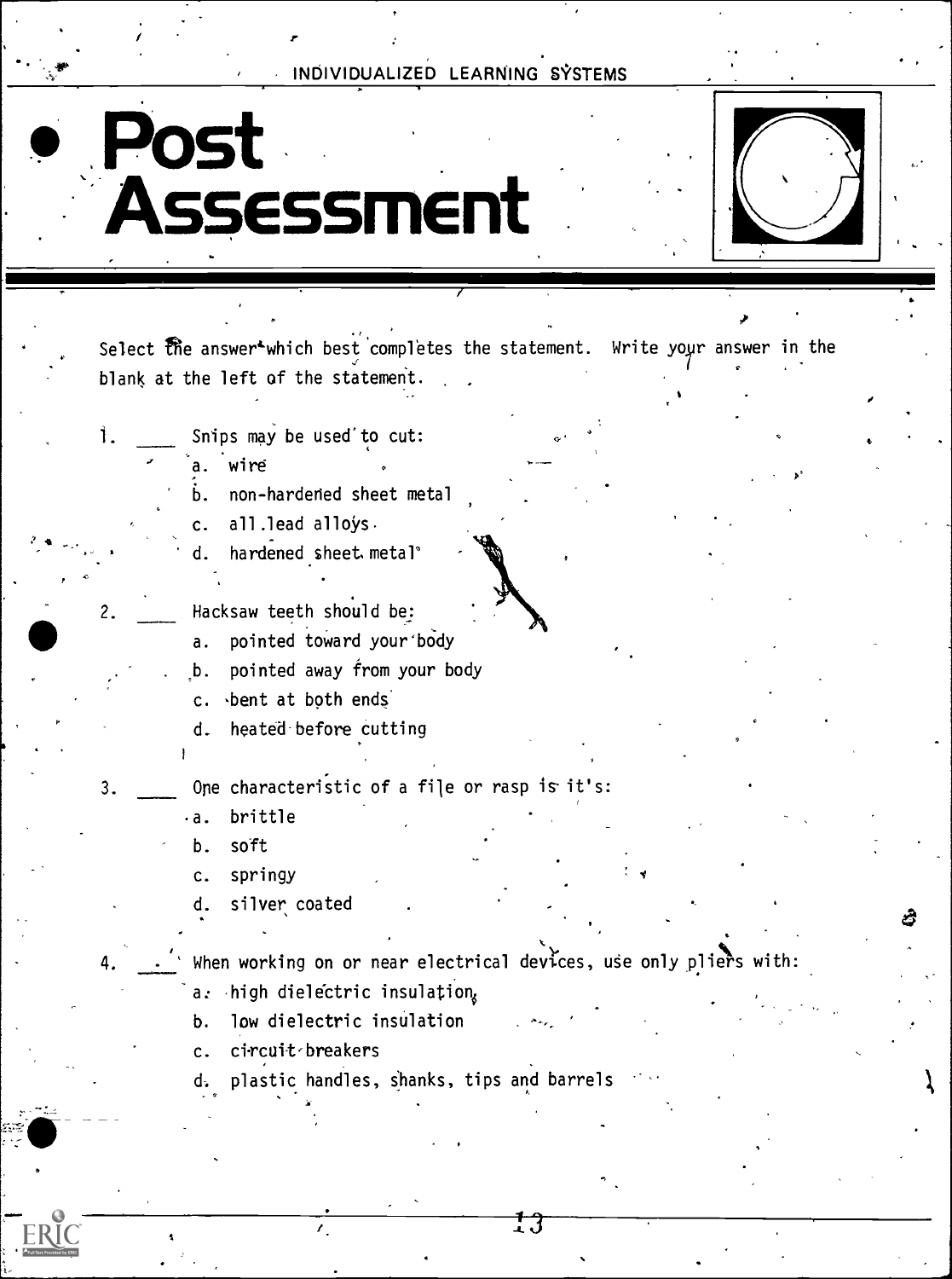5. A cheater bar provides for: a. more'leverage 6. less leverage c. less foot-pounds-per-square-inch d. C-clamps 6. Wrenches shopld always be: a. \* pulled toward your body b. pushed away from your body c. owned by the contractor d. silver-plated 7. \_\_\_\_\_ Struck tools with mushroomed heads should be: a. repaired ...b. used as often as possible c. used in conjunction with a sledge hammer d. coated with'plastic 8.  $\mathbf{z}$  . tion and the second second second second second second second second second second second second second second second second second second second second second second second second second second second second second second  $4<sub>4</sub>$   $4<sub>4</sub>$ When working near explosive vapors, screwdrivers should be: a. made,of beryllium copper, b. made of non-ferrous metals<sup>\*</sup> c: stored in dry ice prior to use d. steel-coated. r 9. When moving about the job site, tools should be: a. tossed b. thrown c. . carried  $\sqrt{d}$ . coated in plastic. e 10.  $\overrightarrow{ }$  Wood rasps and files should always be: a. used on steel b. sharpened c. rubber-tipped d. clamped the object to be filed

0

 $1.4 \cdot$ 

4